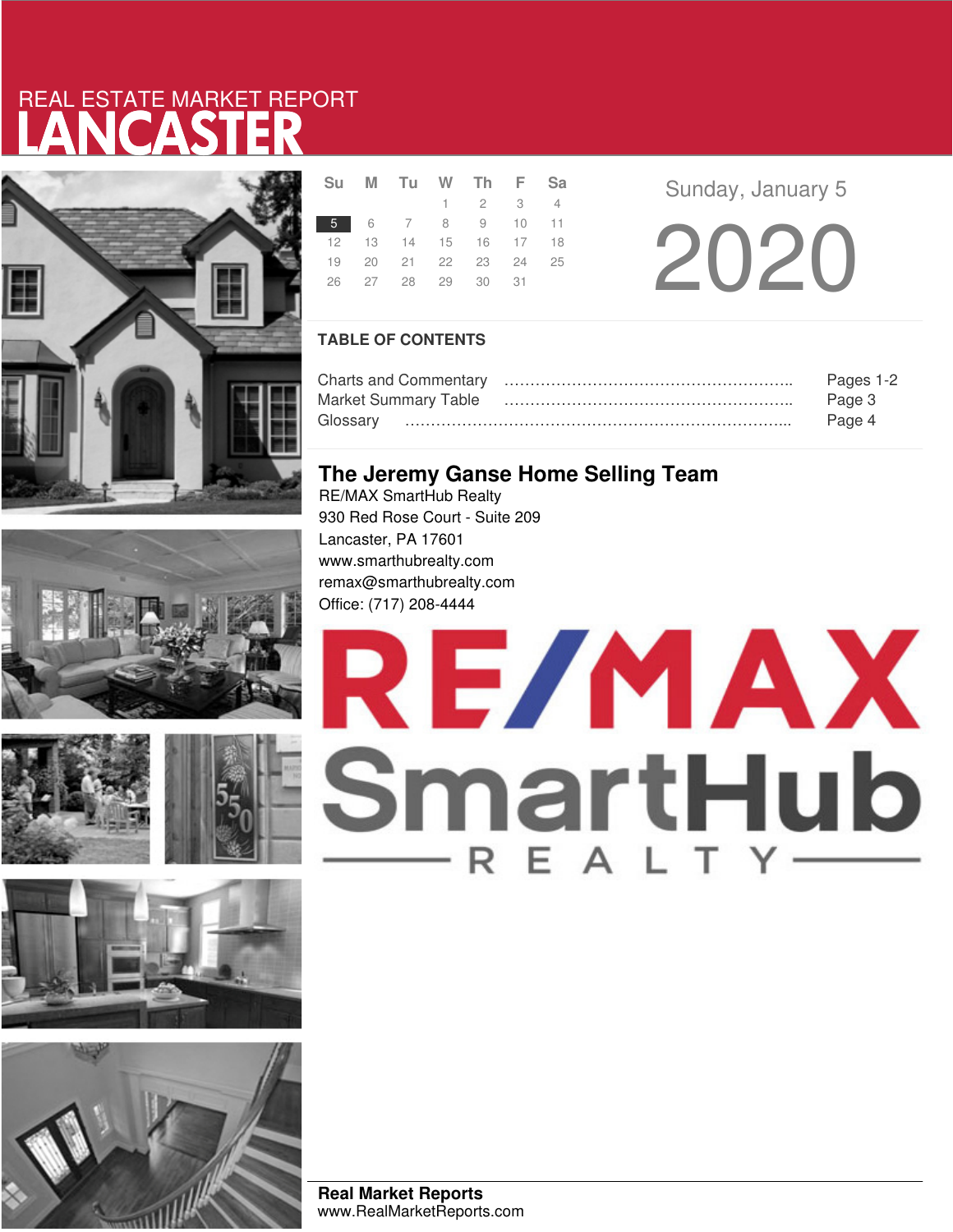

Sunday, January 5, 2020

## The Jeremy Ganse Home Selling Team

remax@smarthubrealty.com RE/MAX SmartHub Realty Office: (717) 208-4444

at the real estate market. Currently there are 594 sales pending in the market overall, leaving 940 listings still for sale. The resulting pending ratio is 38.7% (594 divided by 1,534). So you might be asking yourself, that's great... but what exactly does it mean? I'm glad you asked! *Let's take a look*

The pending ratio indicates the supply & demand of the market. Specifically, a high ratio means that listings are in demand and quickly going to contract. Alternatively, a low ratio means there are not enough qualified buyers for the existing supply.

**"Current inventory is described as mildly active."**

Taking a closer look, we notice that the \$200K - \$250K price range has a relatively large number of contracts pending sale.

We also notice that the \$250K - \$300K price range has a relatively large inventory of properties for sale at 138 listings. The average list price (or asking price) for all properties in this market is \$342,314.





A total of 3306 contracts have closed in the last 6 months with an average sold price of \$239,398. Breaking it down, we notice that the \$200K - \$250K price range contains the highest number of sold listings.

Alternatively, a total of 1117 listings have failed to sell in that same period of time. Listings may fail to sell for many reasons such as being priced too high, having been inadequately marketed, the property was in poor condition, or perhaps the owner had second thoughts about selling at this particular time. The \$200K - \$250K price range has the highest number of off-market listings at 187 properties.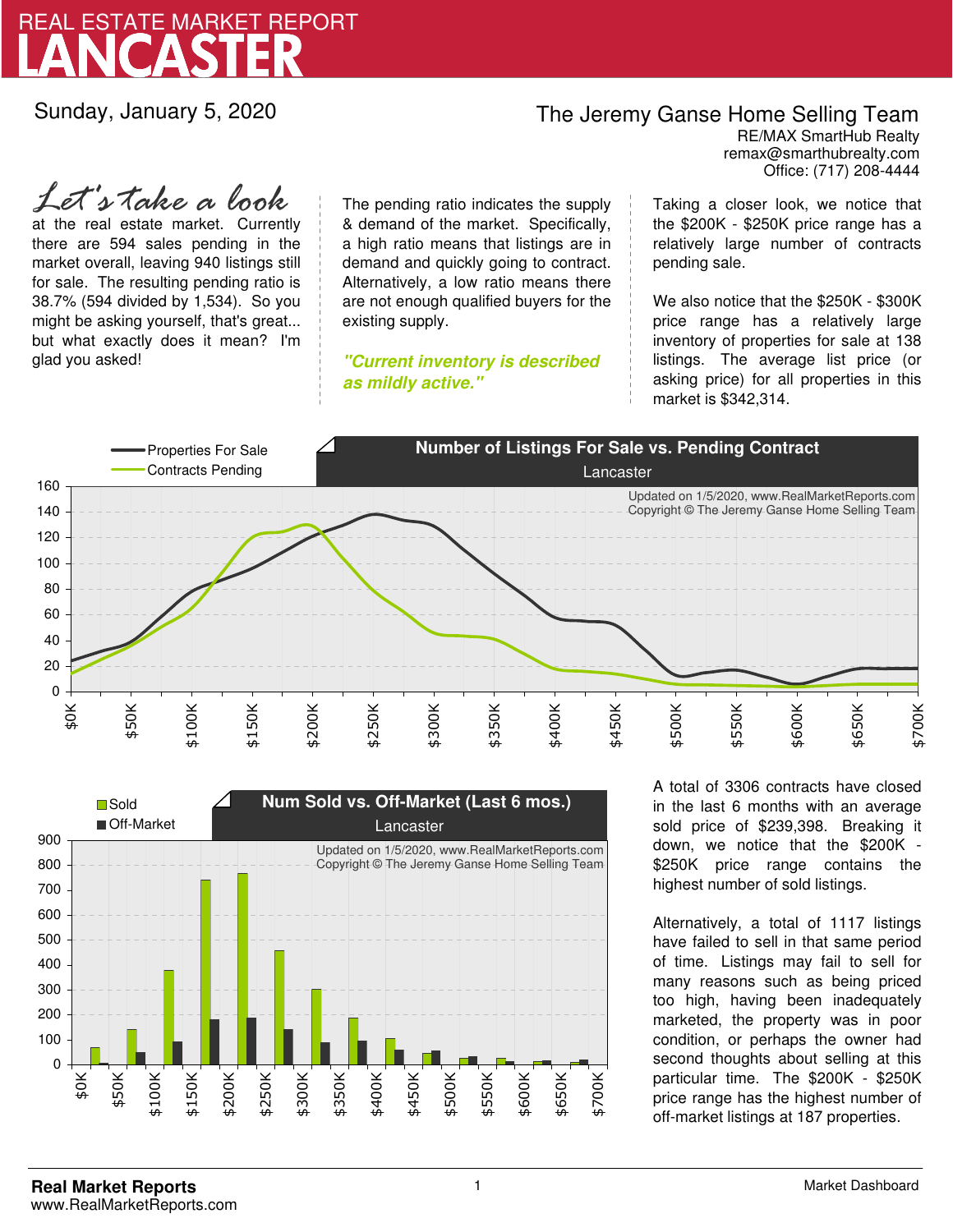# LANCASTER REAL ESTATE MARKET REPORT

### Sunday, January 5, 2020

## The Jeremy Ganse Home Selling Team

remax@smarthubrealty.com RE/MAX SmartHub Realty Office: (717) 208-4444

Looking at the chart to the right, you might be wondering why average days on market (DOM) is important. This is a useful measurement because it can help us to determine whether we are in a buyer's market (indicated by high DOM), or a seller's market (indicated by low DOM). Active listings (properties for sale) have been on the market for an average of 162 days.

Analysis of sold properties for the last six months reveals an average sold price of \$239,398 and 35 days on market. Notice that properties in the \$150K - \$200K price range have sold quickest over the last six months.

The recent history of sales can be seen in the two charts below. The average sold price for the last 30 days was \$235,666 with an average DOM of 37 days.

Since the recent DOM is greater than the average DOM for the last 6 months, it is a negative indicator for demand. It is always important to realize that real estate markets can fluctuate due to many factors, including shifting interest rates, the economy, or seasonal changes.



### **"The average list-to-sales ratio for this area is 96.0%."**

Ratios are simple ways to express the difference between two values such as list price and sold price. In our case, we typically use the list-to-sale ratio to determine the percentage of the final list price that the buyer ultimately paid. It is a very common method to help buyers decide how much to offer on a property.

Analysis of the absorption rate indicates an inventory of 1.7 months based on the last 6 months of sales. This estimate is often used to determine how long it would take to sell off the current inventory of properties if all conditions remained the same. It is significant to mention that this estimate does not take into consideration any additional properties that will come onto the market in the future.



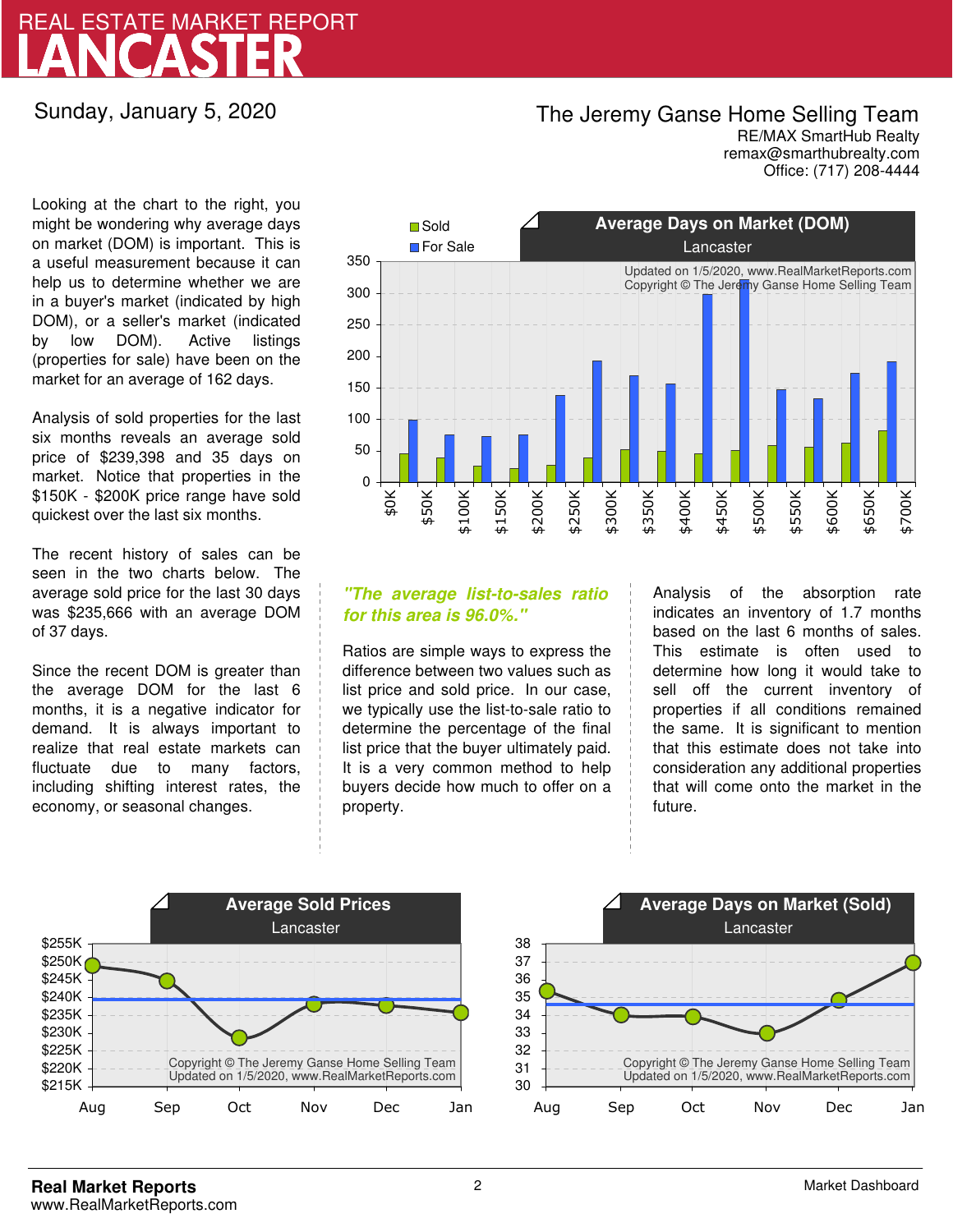# LANCASTER REAL ESTATE MARKET REPORT

Sunday, January 5, 2020

# The Jeremy Ganse Home Selling Team

remax@smarthubrealty.com RE/MAX SmartHub Realty Office: (717) 208-4444

|                                    |                    | <b>Contracts Pending [2]</b> |            |                   |                         | Off-Market in the Last 6 Months [3] |                |              |            |                   |                   | <b>Absorption Rate</b> |  |              |      |
|------------------------------------|--------------------|------------------------------|------------|-------------------|-------------------------|-------------------------------------|----------------|--------------|------------|-------------------|-------------------|------------------------|--|--------------|------|
|                                    |                    | For Sale <sup>[1]</sup>      |            |                   |                         | Sold in the Last 6 Months [4]       |                |              |            |                   |                   |                        |  |              |      |
|                                    | <b>Price Range</b> | Total                        | Avg        | Avg               | Total                   | Pending                             | <b>Total</b>   | <b>Total</b> | Avg        | Avg Orig          | Avg               | Avg                    |  | List to      | Mos. |
| Min.                               | Max.               | <b>Num</b>                   | <b>DOM</b> | <b>List Price</b> | <b>Num</b>              | Ratio                               | <b>Num</b>     | <b>Num</b>   | <b>DOM</b> | <b>List Price</b> | <b>List Price</b> | <b>Sold Price</b>      |  | <b>Sales</b> |      |
| \$0                                | \$49,999           | 24                           | 99         | \$31,429          | 14                      | 36.8%                               | $\overline{7}$ | 69           | 45         | \$37,337          | \$35,678          | \$32,023               |  | 89.8%        | 2.1  |
| \$50,000                           | \$99,999           | 39                           | 75         | \$77,674          | 36                      | 48.0%                               | 49             | 143          | 39         | \$78,675          | \$75,720          | \$73,404               |  | 96.9%        | 1.6  |
| \$100,000                          | \$149,999          | 78                           | 73         | \$126,489         | 65                      | 45.5%                               | 93             | 379          | 26         | \$135,474         | \$132,960         | \$129,982              |  | 97.8%        | 1.2  |
| \$150,000                          | \$199,999          | 96                           | 75         | \$177,113         | 120                     | 55.6%                               | 180            | 741          | 22         | \$177,502         | \$176,235         | \$174,190              |  | 98.8%        | 0.8  |
| \$200,000                          | \$249,999          | 121                          | 138        | \$226,094         | 129                     | 51.6%                               | 187            | 767          | 28         | \$258,309         | \$253,556         | \$223,639              |  | 88.2%        | 0.9  |
| \$250,000                          | \$299,999          | 138                          | 193        | \$280,928         | 79                      | 36.4%                               | 143            | 459          | 39         | \$279,231         | \$276,280         | \$272,738              |  | 98.7%        | 1.8  |
| \$300,000                          | \$349,999          | 129                          | 169        | \$327,038         | 46                      | 26.3%                               | 90             | 302          | 53         | \$340,348         | \$326,956         | \$323,264              |  | 98.9%        | 2.6  |
| \$350,000                          | \$399,999          | 92                           | 156        | \$378,909         | 41                      | 30.8%                               | 97             | 188          | 49         | \$376,206         | \$372,721         | \$369,690              |  | 99.2%        | 2.9  |
| \$400,000                          | \$449,999          | 58                           | 299        | \$425,568         | 18                      | 23.7%                               | 60             | 105          | 46         | \$433,798         | \$428,587         | \$421,969              |  | 98.5%        | 3.3  |
| \$450,000                          | \$499,999          | 52                           | 322        | \$478,751         | 14                      | 21.2%                               | 58             | 48           | 51         | \$487,994         | \$477,805         | \$472,947              |  | 99.0%        | 6.5  |
| \$500,000                          | \$549,999          | 13                           | 148        | \$538,922         | $6\phantom{.}6$         | 31.6%                               | 33             | 27           | 59         | \$545,956         | \$537,067         | \$523,906              |  | 97.5%        | 2.9  |
| \$550,000                          | \$599,999          | 17                           | 133        | \$584,175         | 5                       | 22.7%                               | 14             | 25           | 56         | \$580,864         | \$568,944         | \$572,253              |  | 100.6%       | 4.1  |
| \$600,000                          | \$649,999          | 6                            | 173        | \$633,117         | $\overline{\mathbf{4}}$ | 40.0%                               | 17             | 15           | 63         | \$641,976         | \$628,430         | \$622,284              |  | 99.0%        | 2.4  |
| \$650,000                          | \$699,999          | 18                           | 192        | \$686,416         | 6                       | 25.0%                               | 20             | 10           | 83         | \$711,969         | \$711,939         | \$667,524              |  | 93.8%        | 10.8 |
| \$700,000                          | $\ddot{}$          | 59                           | 198        | \$1,106,457       | 11                      | 15.7%                               | 69             | 28           | 107        | \$988,839         | \$946,335         | \$896,075              |  | 94.7%        | 12.6 |
| <b>Market Summary &gt;&gt;&gt;</b> |                    | 940                          | 162        | \$342,314         | 594                     | 38.7%                               | 1,117          | 3,306        | 35         | \$253,834         | \$249,267         | \$239,398              |  | 96.0%        | 1.7  |

Status = [1] ACT; [2] PND; [3] WTH, EXP, CNL; [4] CLS

CountyOrParish = Lancaster

PropertyType = Residential

1

Date Range = 07/07/2019 to 01/05/2020 Data believed to be accurate but not guaranteed.